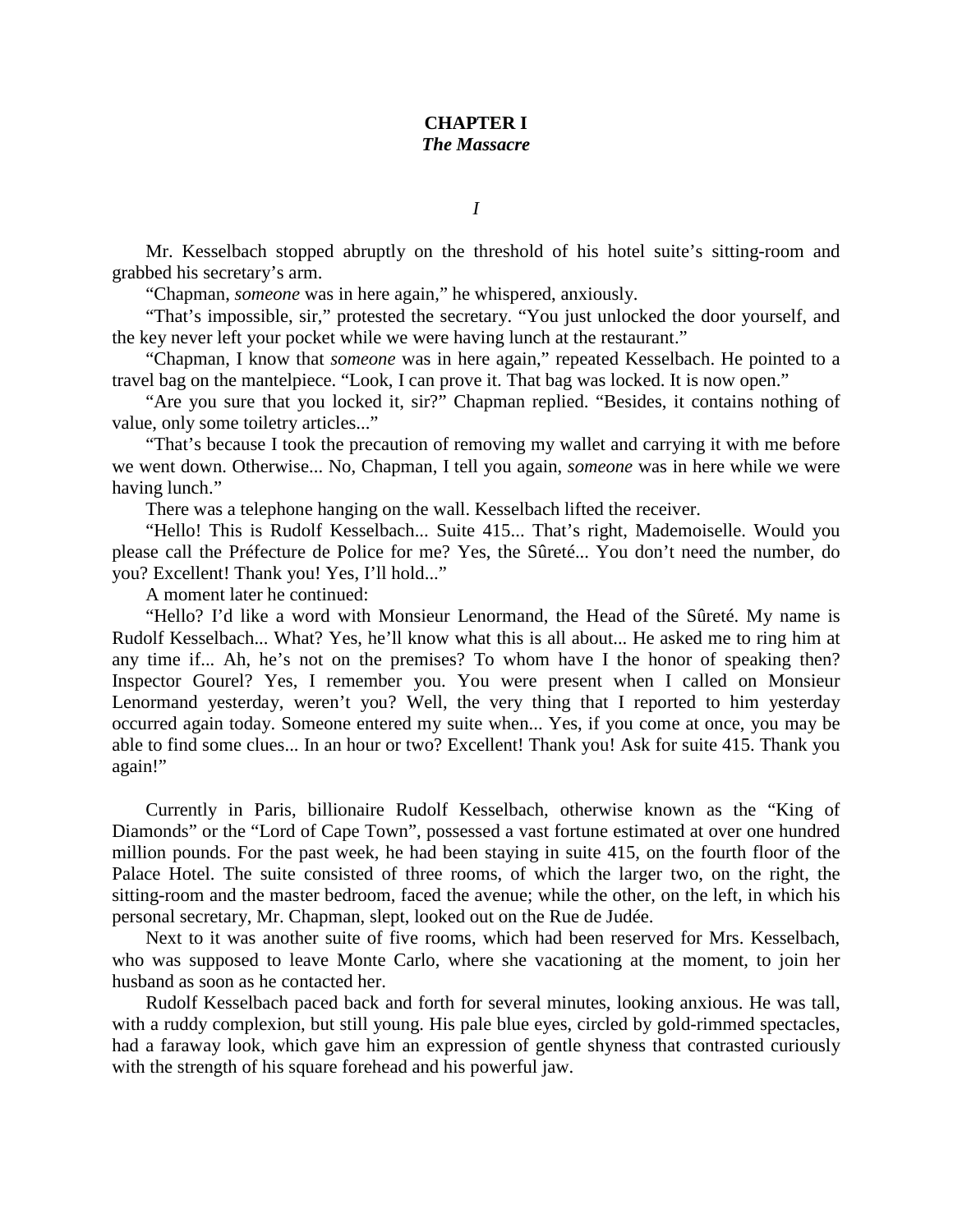He went to check the window: it was locked tight. Besides, how could anyone have entered that way? The private balcony that ran around the suite ended on the corner to the right and was separated by a stone cornice from the balconies on the Rue de Judée.

Next, he went into his bedroom: it had no communication with the adjacent rooms. Then, he went to his secretary's bedroom and checked the door that led into the suite reserved for Mrs. Kesselbach. It was locked and bolted.

"I'm stumped, Chapman. As you know, I've noticed some peculiar incidents from time to time... Yes, *peculiar* is the word... Yesterday, my walking-stick was moved... The day before, it was my private papers that were rifled... And yet, how is any of it possible?"

"It's not, sir!" replied Chapman, whose honest and placid features displayed no anxiety. "If you don't mind my saying so, I think you're imagining things. You have no evidence, only vague suspicions... Besides, as you know, there is no way into this suite except through the entrance foyer, and you had a special key made for you on the day of our arrival. The only one with a duplicate is your butler, Edwards. Do you trust him?"

"Of course I do! He's been with me for ten years! But Edwards goes to lunch at the same time we do. That's a mistake. In the future, he must not go down until we come back."

Chapman gave a slight shrug. He thought to himself that his employer, the so-called "Lord of Cape Town," was becoming a little too eccentric lately, with these strange fears of his. What risk could one run in a hotel like this one, especially when one carried no valuables, no important sums of money, on one's person?

They heard the entrance foyer door opening. It was Edwards returning from lunch. Kesselbach called him.

"I see that you're wearing your uniform, Edwards. Excellent! I'm not expecting any visitors today... No, strike that. I'm expecting one visitor: Inspector Gourel. So you might as well remain in the foyer and keep an eye on the door. Chapman and I have some serious work to do..."

The "serious work" lasted for a few minutes, during which Kesselbach went through his correspondence, read three or four letters, and gave instructions on how they were to be answered. But, suddenly, Chapman, waiting with his pen poised, saw that his employer was thinking of something other than his correspondence.

He was holding a black pin, bent like a fish-hook, between his fingers and attentively examining it.

"Chapman," he said, "look at what I've found on my desk. This bent pin obviously means something. It's proof, a material piece of evidence! You can't pretend that no one has been in here anymore. After all, this pin didn't come here by itself."

"Certainly not, sir," replied the secretary. "It came with me."

"What do you mean?"

"It's a pin that I used to fasten my tie to my collar. I took it out last night, while you were reading, and twisted it absent-mindedly."

Kesselbach rose from his chair, vexed, took a few steps and stopped.

"I see you laughing at me, Chapman. Don't bother denying it—and you're quite right," he said. "I accept that I've been behaving rather oddly since we left Cape Town. It's because... Well, I've kept you in the dark about it, but there is this new project of mine... A new enterprise... A huge thing, a great scheme... I can't quite describe it to you yet, because most of it is still in the future, but it's slowly taking shape, and it will be something... formidable! You can't imagine it, Chapman... It's got nothing to do with money—I don't care a fig about money, I have too much of it already... No, this is a great deal more. It's about power, control... If the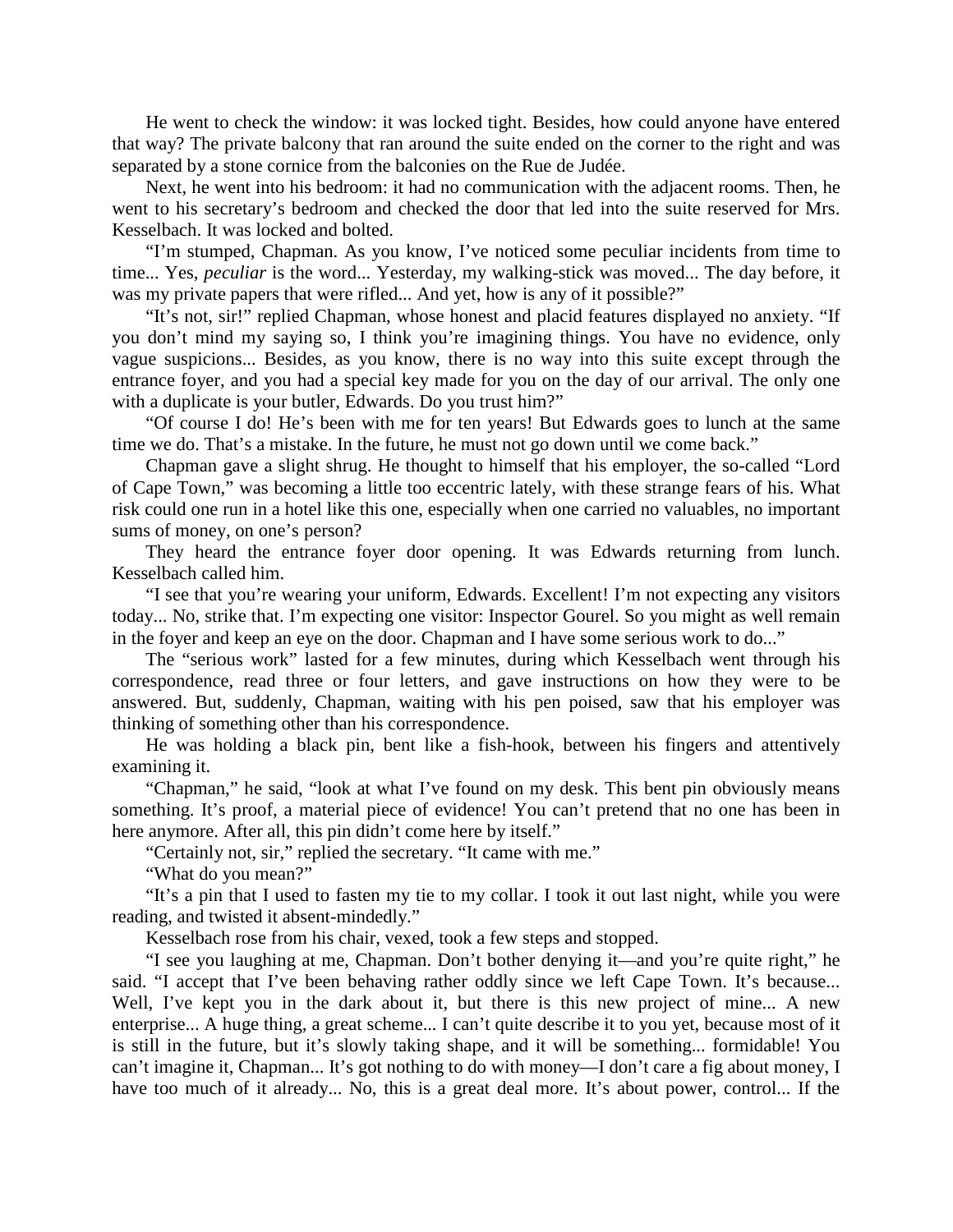reality lives up to my expectations, I shan't be only the Master of Cape Town, but also the Master of other realms... Rudolf Kesselbach, the son of a humble ironmonger from Augsburg, will be the equal of many people who, so far, have looked down upon him... He will even be above them, Chapman... Above them, mark my words... And if I ever..."

He interrupted himself, looked at Chapman as if he regretted having said too much, but, carried away by his excitement, concluded:

"You now understand the reasons for my anxiety, Chapman. Here, in my brain, is an idea that's worth a great deal, and I fear that *someone* suspects the nature of this idea... I'm being spied upon... I'm convinced of it!"

Suddenly, they heard a ring.

"It's the telephone, sir," said Chapman.

"Could it be...?" muttered Kesselbach. "It would be..."

He took the instrument.

"Hello? Who's speaking? The Colonel? Ah, good! Yes, it's I. Any news? Excellent! Then I shall be expecting you... You will come with one of your men? Very well. What? No, we won't be disturbed. I will give the necessary orders. It's as serious as that, is it? I assure you that my orders will be crystal clear: my secretary and my butler shall keep an eye on the door, and no one else will be allowed in. You know the way, don't you? Then don't waste a minute."

He hung up the receiver.

"Chapman, two gentlemen are on their way. Edwards will show them in."

"But what about Inspector Gourel, sir?"

"He's scheduled to come later, in an hour... Anyway, there's no harm in his meeting them. Send Edwards down to reception to tell them that I am not to be disturbed, except for these two gentlemen, the Colonel and his friend, and Inspector Gourel. They must take down the names and admit no one else."

Chapman did as he was asked. When he returned to the suite, he found Kesselbach holding in his hand a file, or rather, a small black Moroccan leather folder, apparently empty. He seemed to be hesitating, as if he did not know what to do with it. Was he going to put it in his pocket, or lay it down somewhere?

Finally, he went to the mantelpiece and threw the leather folder into his travel bag.

"Let's finish the mail now, Chapman. We've got ten minutes left. Ah, there's a letter from Mrs. Kesselbach! Why didn't you tell me it was here earlier, Chapman? Didn't you recognize her handwriting?"

He made no attempt at concealing the emotion he felt touching and contemplating that paper, which his wife had held in her fingers, and to which she had added a hint of her secret thoughts. He inhaled its perfume and, unsealing it, read it slowly, whispering fragments which Chapman couldn't help but overhear:

"Feeling a little tired.... Keeping to my room... So bored... When can I join you?... Longing for your cable..."

"You sent a telegram this morning, Chapman, didn't you? Then Mrs. Kesselbach will arrive tomorrow, Wednesday."

Kesselbach seemed suddenly quite happy, as if his burden had been lightened and he was freed of all anxiety. He rubbed his hands and exhaled, like a strong man certain of success, or a lucky man who possesses happiness and will do anything to protect it.

"I hear someone ringing at the door, Chapman. Go and see who it is."

It was Edwards who entered.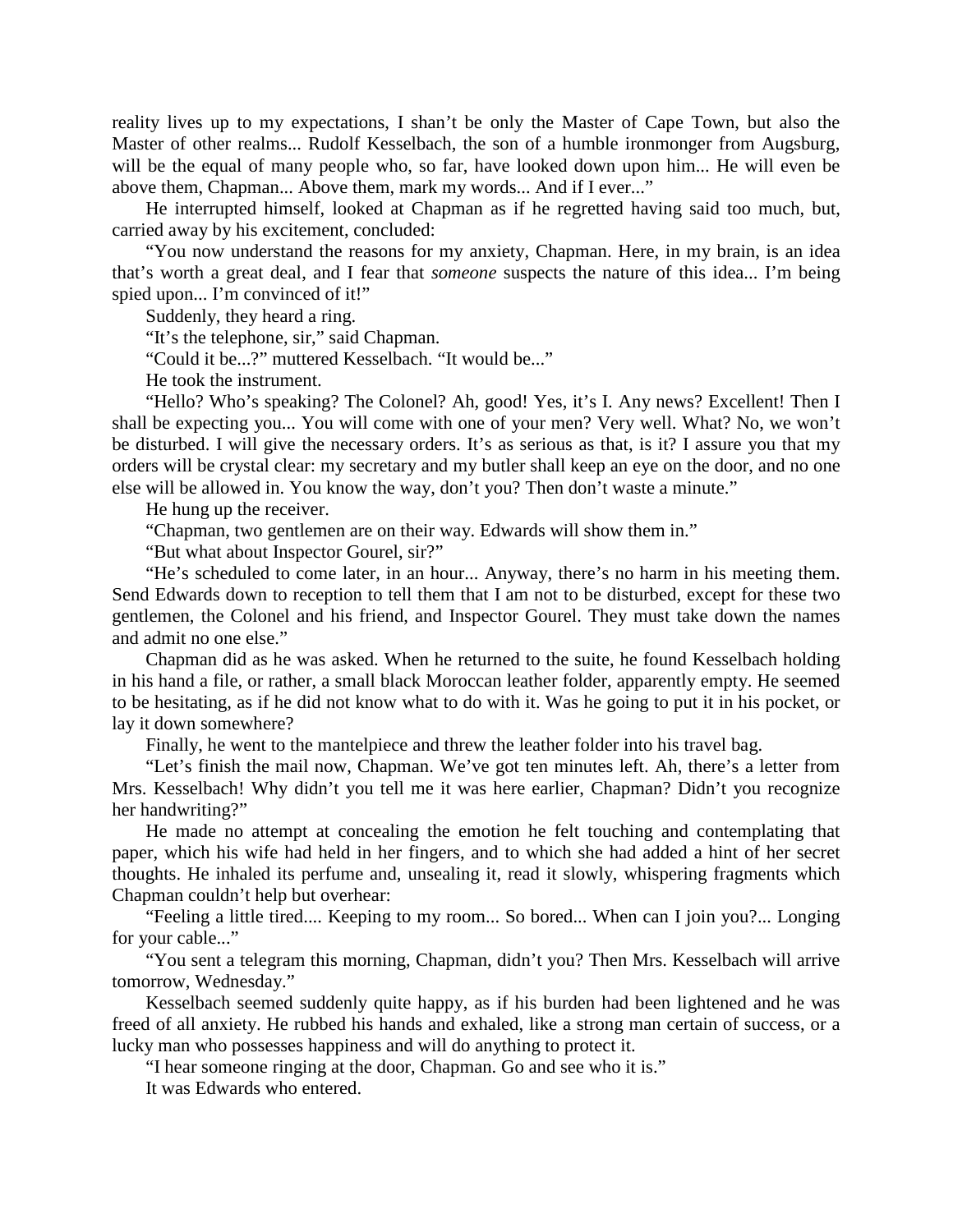"Two gentlemen asking for you, sir. They're the ones you were expecting."

"Excellent! Are they here, in the lobby?"

"Yes, sir."

"Then, close the door and don't open it again, except to let in Inspector Gourel when he arrives. Chapman, go and escort the gentlemen in, but tell them that I would like to speak to the Colonel first, to the Colonel alone."

Edwards and Chapman left the room, shutting the door behind them. Kesselbach went to the window and pressed his forehead against the glass.

Outside, he could see carriages and motor-cars as they rolled along in parallel rows. A bright spring sun made the brasses and the varnish gleam. The trees were putting forth their first green shoots, and the buds of the tall chestnuts were beginning to unfold their new-born leaves.

"What on Earth is Chapman doing?" muttered Kesselbach. "The time he wastes palavering!"

He took a cigarette from the table, lit it and drew a few puffs. Suddenly, a faint exclamation escaped him. Just in front of him stood a man whom he did not recognize.

Kesselbach took a couple steps back.

"Who are you?" he asked.

The stranger was well dressed, rather smart-looking, with dark hair, a dark moustache and hard eyes.

"Who am I? Why, I am the Colonel!" he replied, grinning.

"No! The one whom I call the Colonel, who writes to me using that title, is not you!"

"Well, yes. The other is... But, my dear sir, none of this is of the least importance. The only thing that matters is that I am myself. And promise you that I am, indeed, I"

"But what is your name?"

"Why don't you just use 'Colonel' until further notice?"

Kesselbach was seized by a growing fear. Who was this man? What did he want?

"Chapman!" he called out.

"Why do you feel the need to call your secretary! Isn't my company enough for you?"

"Chapman!" Kesselbach cried again. "Chapman! Edwards!"

"Chapman! Edwards!" echoed the stranger, mockingly. "Come at once, my friends! You're wanted!"

"Monsieur, I order you to let me pass."

"But, my dear sir, who's preventing you?"

The stranger politely stepped aside. Kesselbach walked to the door, opened it and suddenly jumped backwards. Behind the door stood another man, gun in hand.

"Edwards... Chap..." Kesselbach stammered:

He did not finish. In a corner of the foyer, he had seen the bodies of his butler and his secretary lying side by side on the floor, bound and gagged.

Despite his nervous and excitable nature, Kesselbach did not lack physical courage. The presence of danger, instead of depressing him, restored his full vigor. Pretending dismay and stupefaction, he moved slowly back towards the mantelpiece and leaned against the wall. His hand felt for the electric bell. He found it and pressed the button without lifting his finger.

"Really?" asked the stranger.

Kesselbach stayed silent and continued to press the button.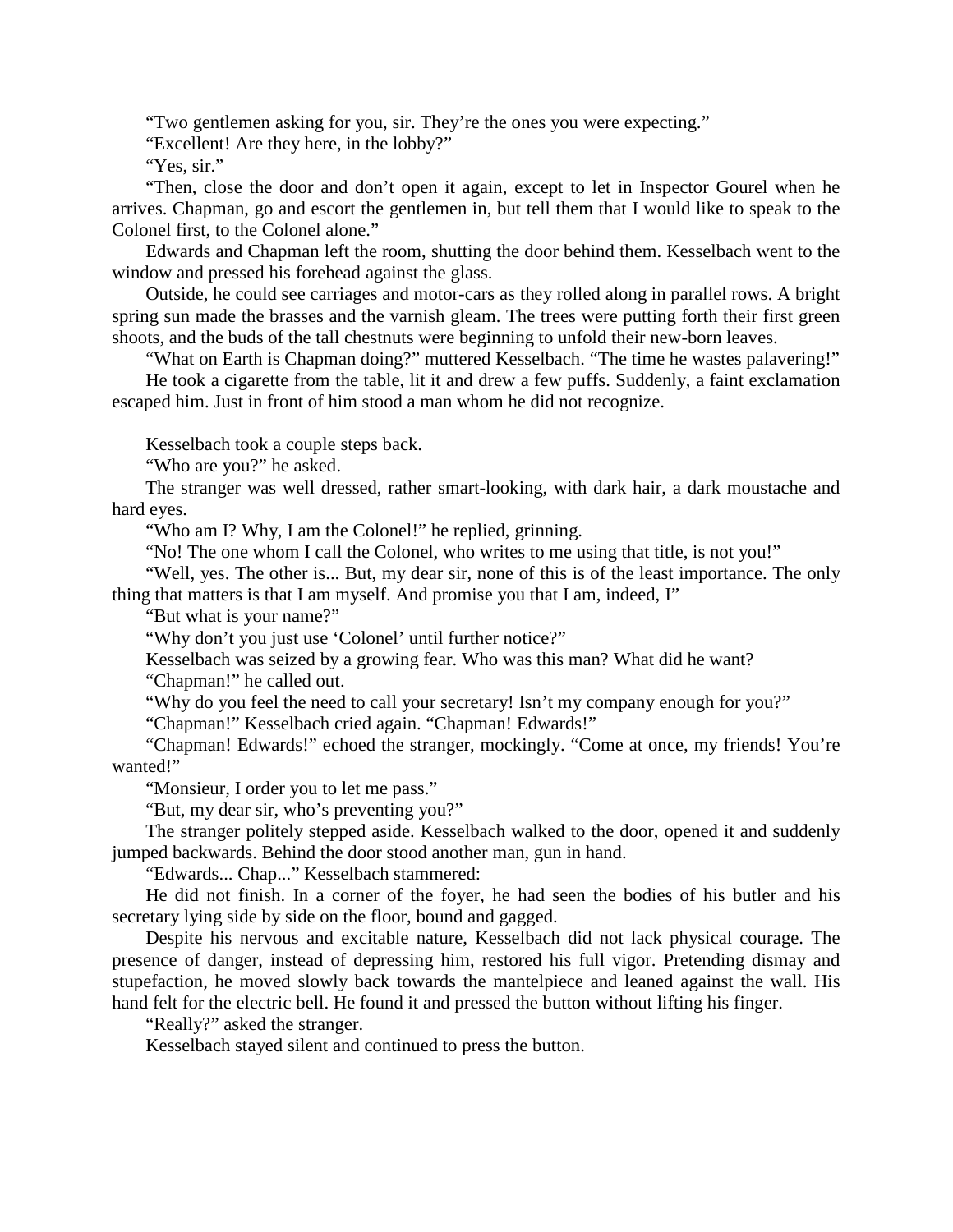"Come now! Do you really expect that someone will come to your rescue? That the whole hotel will be thrown into a commotion because you are pressing that bell? My dear sir, you only have to look behind you to see that the wire has been cut!"

Kesselbach turned around sharply, as if he wanted to check the stranger's assertion, but, instead, with a quick movement, he grabbed the travel bag, thrust his hand into it, grasped a revolver, aimed it at the man, and pulled the trigger.

"Impressive!" said the stranger. "So you load your weapons with nothing but air and silence?"

The cock clicked a second time, then a third, but there was no gunfire.

"Three more shots from the Master of Cape Town! You won't be satisfied until you've lodged six air bullets into my poor carcass. What! You give up? That's a pity! You were an excellent shot!"

The stranger took hold of the back of a chair, spun it around, and sat down straddling it.

"Won't you take a seat, my dear Mr. Kesselbach, and make yourself at home?" he said, pointing to an armchair. "Would you like a cigarette? Me, I prefer cigars."

There was a box on the table. He selected an Upmann, pale in color and flawless in shape, and lit it.

"Thank you! That's a perfect cigar," he said, with a slight bow of the head. "Now, let's chat, shan't we?"

Kesselbach listened to him in amazement. Who could this strange man be? Still, seeing him sitting there, so relaxed and so amiable, he was gradually reassured and began to think that the situation might be resolved without violence. He took out his wallet, opened it, and displayed a respectable bundle of banknotes.

"How much?" he asked.

The other man looked at him surprised, as if he found it difficult to understand what Kesselbach meant. Then, after a moment, he called:

"Marco!"

The man with the revolver stepped forward.

"Marco, this gentleman is kind enough to offer you a few bits of paper for your girlfriend. Take them, Marco."

Still aiming his revolver with his right hand, Marco put out his left, took the banknotes and withdrew.

"Now that this matter is settled according to your wishes," resumed the stranger, "let us come to the purpose of my visit. I will be brief and to the point. I want two things. First, a small, black, Moroccan leather folder, which you usually carry on your person. Second, the small, ebony box that was in that travel bag yesterday. Let's proceed in order. The leather folder?"

"I burned it."

The stranger frowned. It looked as if he briefly—and fondly—remembered the good old days when there were plenty of useful methods to make the uncooperative talk.

"Fine. We'll get back to that later. What about the ebony box?"

"I burned that, too."

"I see," the stranger growled. "You're testing me, Mr. Kesselbach..."

He twisted the other's arm mercilessly.

"Yesterday, you, Rudolf Kesselbach, entered the Crédit Lyonnais on Boulevard des Italiens. You were hiding a parcel under your coat. There, you rented a safe deposit box—to be exact, box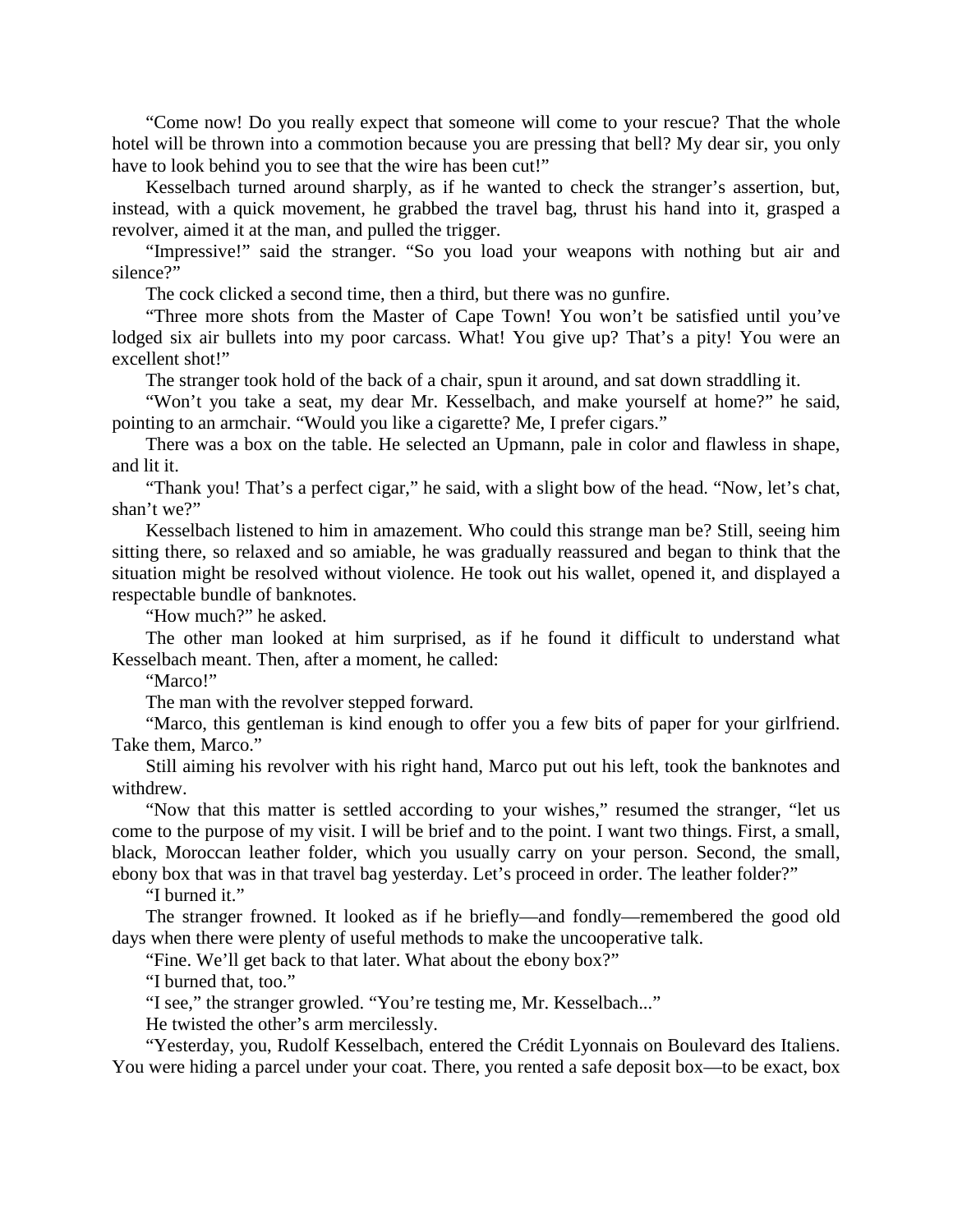No. 16, aisle 9. After you signed and paid for the box, you went down to the basement When you came up again, you no longer had that parcel with you. Am I right?"

"You are."

"Then the box and the folder must be at Crédit Lyonnais?"

"No."

"Give me the key to that safe deposit box."

"No."

"Marco!"

Marco ran in.

"Go, Marco! The quadruple knot!"

Before he had even time to move, Kesselbach was tied up in a network of ropes that cut into his flesh whenever he made any attempt to struggle. His arms were tied behind his back, his body fastened to the chair, and his legs tied together like a mummy's.

"Search him, Marco."

Marco searched the prisoner. Two minutes later, he handed his boss a small flat, nickelplated key, bearing the numbers 16 and 9.

"Perfect. No Moroccan black leather folder?"

"No, boss."

"It must be in the box. Mr. Kesselbach, will you tell me its secret combination?"

"No."

"You refuse?"

"Yes."

"Marco!"

"Yes, boss?"

"Place the barrel of your revolver against the gentleman's temple."

"It's there."

"Now put your finger to the trigger."

"Done."

"Well, Kesselbach, old pal, are you ready to talk?"

"No."

"I'll give you ten seconds—not one more. Marco!"

"Yes, boss?"

"In ten seconds, blow out the gentleman's brains."

"Right, boss."

"Kesselbach, I'm counting. One, two, three, four, five, six..."

Rudolf Kesselbach made a sign.

"You're ready to talk?"

"Yes."

"Just in time. So, what is the combination, the secret word?"

"*Dolor*."

"*Dolor*... Mrs. Kesselbach's first name is Dolores, I believe? Such a good husband! Marco, go and do as I told you... No mistake, understood? I'll repeat my instructions: meet Jérôme at the prearranged spot, give him the key, tell him the word *Dolor*. Then, the two of you go to Crédit Lyonnais. Jérôme is to go in alone, sign the register, go down to the basement, and bring back everything in the safe deposit box. Do you understand?"

"Yes, boss. But what if the box don't open with *Dolor*?"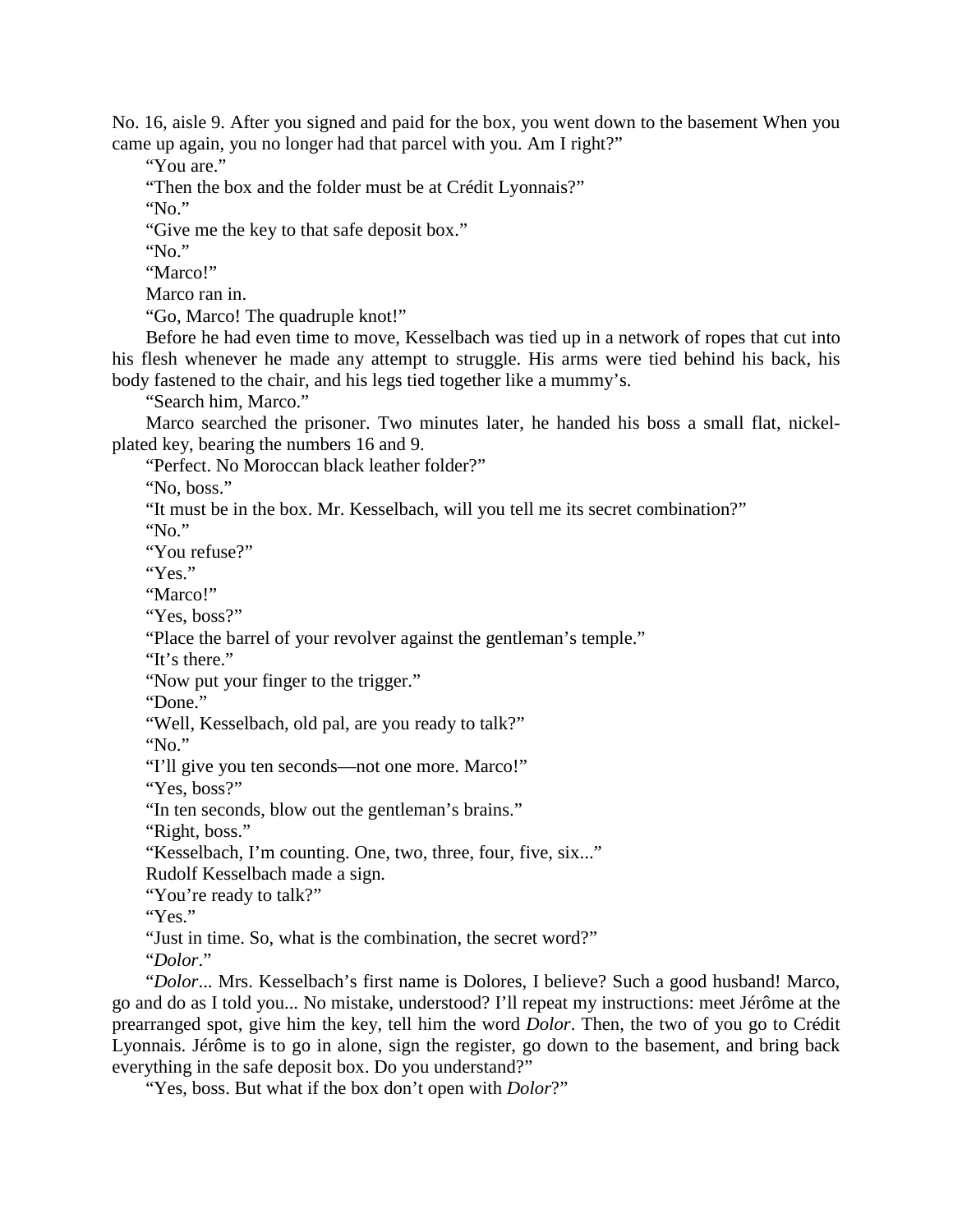"Shut up, Marco! When you come out of Crédit Lyonnais, leave Jérôme, go back home and call me with the results of the operation. If by any chances, *Dolor* failed to open the box, my friend Rudolf and I will have one *final* conversation. Kesselbach, are you quite sure you're not mistaken?"

"Yes."

"That means you think the search will be futile... Well, we'll see... Off with you, Marco!"

"What about you, boss?"

"I'll stay here. I'm not afraid! I've never been in less danger than now. Your orders about admitting no one still stand, Kesselbach, don't they?"

"Yes, they do."

"Hmm, you seemed very eager for me to believe you... Can it be that you're trying to gain time? I shouldn't want be caught here like a fool..."

He stopped to think, looked at his prisoner, and concluded:

"No, it's not possible... We shan't be disturbed."

He had barely finished speaking when the doorbell rang. He pressed his hand violently on Kesselbach's mouth.

"Oh, you sly fox! You were expecting someone!"

Kesselbach's eyes gleamed with hope. He could be heard chuckling under the hand that stifled him.

The stranger shook with rage.

"Hold your tongue or I'll strangle you! Marco, gag him! Quick! Good!"

The bell rang again.

The stranger shouted, as if he were Kesselbach and Edwards were still at his post in the foyer:

"Why don't you open the door, Edwards?"

Then he went softly into the foyer and, pointing to the secretary and the butler, whispered:

"Marco, help me move these two to the bedroom so they can't be seen."

He lifted the secretary. Marco carried the butler.

"Good! Now go back to the sitting-room."

He followed him in and returned to the foyer while saying in his own voice, loudly and with a tone of astonishment:

"I'll be darned! Your butler's not here, Mr. Kesselbach. No, don't bother yourself! Finish your letter. I'll open the door myself."

Then he quietly opened the entrance door.

"Is this Mr. Kesselbach's suite?" the newcomer asked.

The stranger found himself faced by a jovial, bright-eyed giant, who stood swinging from one foot to the other, twisting the brim of his hat between his fingers.

"Yes, that's right. Who shall I say...?" he replied.

"Mr. Kesselbach telephoned me. He's expecting me."

"Oh, it's you! I'll tell him. Do you mind waiting a minute? Mr. Kesselbach will be with you shortly."

The stranger boldly left the visitor standing on the threshold of the foyer, at a spot from which he could see a portion of the sitting-room through the open door. Slowly, without so much as turning around, he reentered the room, went to Marco who was standing by Mr. Kesselbach's side, and whispered:

"We're done! It's Inspector Gourel from the Sûreté."